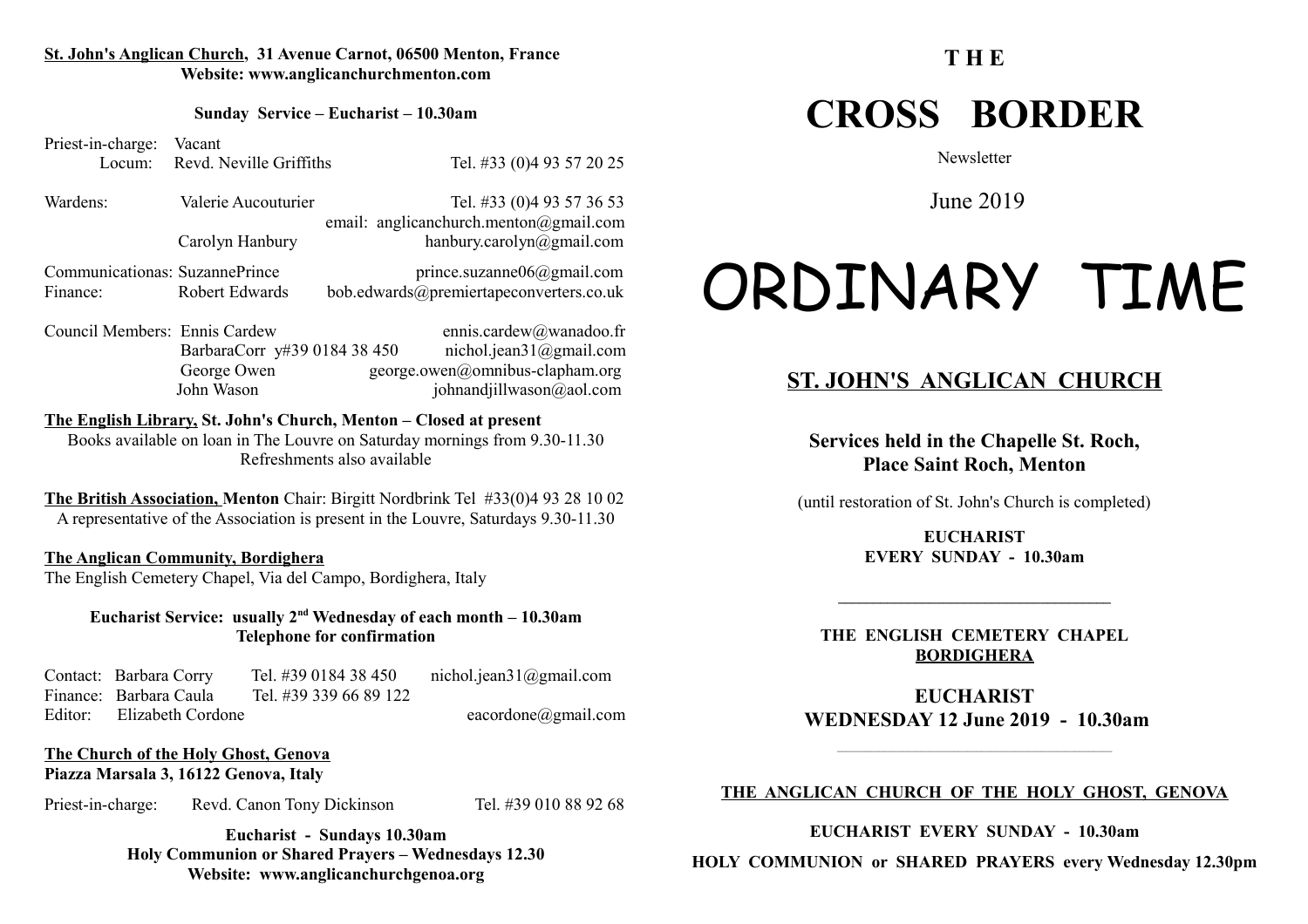#### **READINGS for SERVICES in June 2019 - YEAR C**

| June 2<br>Easter 7                   | <b>First Reading</b><br>Psalm<br><b>Second Reading</b>    | Acts 16.16-34<br>97<br>Revelation 22.12-14, 16-17,<br>$20 - 21$            |
|--------------------------------------|-----------------------------------------------------------|----------------------------------------------------------------------------|
|                                      | Gospel                                                    | John 17.20-26                                                              |
| June 9<br><b>Pentecost - Whitsun</b> | <b>First Reading</b><br>Psalm<br>Second Reading<br>Gospel | Acts 2. 1-21<br>104.25-35, 37<br>Romans 8.14-17<br>John 14.8-17,           |
| June 16<br><b>Trinity Sunday</b>     | <b>First Reading</b><br>Psalm<br>Second Reading<br>Gospel | Proverbs 8.1-4, 22-31<br>8<br>Romans $5.1-5$<br>John 16.12-15              |
| June 23<br><b>1st after Trinity</b>  | <b>First Reading</b><br>Psalm<br>Second Reading<br>Gospel | 1 Kings 19. 1-15a<br>43<br>Galatians 3. 23-29<br>Luke 8. 26-39             |
| June 30<br>$2nd$ after Trinity       | <b>First Reading</b><br>Psalm<br>Second Reading<br>Gospel | 2 Kings 2. 1-2, 6-14<br>77.11-20<br>Galatians 5. 1, 13-25<br>Luke 9. 51-62 |

\* \* \* \* \* \* \* \* \* \* \* \* \* \* \* \* \* \* \* \* \* \* \* \* \* \* \* \*

#### **BAPTISMS, CONFIRMATIONS, MARRIAGES, FUNERALS**

#### **arrangements may be made by contacting the churchwardens**

\* \* \* \* \* \* \* \* \* \* \* \* \* \* \* \* \* \* \* \* \* \* \* \* \* \* \*

The Church of England invites to Holy Communion all baptized persons who are communicant members of other Churches which subscribe to the doctrine of the Holy Trinity, and who are in good standing in their own church. Those who are prevented by conscience or the rules of their own Churches from receiving the Blessed Sacrament are invited to receive a blessing.

#### **Well, I didn't quite mean that!**

The following sentences actually appeared in parish publications, or were announced in church services:-

- The Fasting & Prayer Conference includes meals.
- Our youth basketball team is back in action on Wednesday at 8pm in the recreation hall. Come and watch us kill Christ the King.
- Ladies, don't forget the jumble sale. It's a chance to get rid of those things not worth keeping around the house. Bring your husbands.
- Don't let worry kill you off let the church help
- Miss Charlene Mason sang "I will not pass this way again", giving obvious pleasure to the congregation.
- For those of you who have children and don't know it, we have a nursery downstairs.
- The Rector will preach his farewell message, after which the choir will sing: "Break Forth into Joy".
- At the evening service tonight, the sermon topic will be "What is Hell?" Come early and listen to our choir practice.
- Scouts are saving aluminium cans, bottles, and other items to be recycled. Proceeds will be used to cripple children.
- Please place your donation in the envelope along with the deceased person you want remembered.
- The church will host an evening of fine dining, super entertainment, and gracious hostility.
- Potluck supper Sunday at 5.00pm prayer and medication to follow.
- The year eight pupils will be presenting Shakespeare's Hamlet in the Church basement on Friday at 7.00pm. The congregation is invited to attend this tragedy.
- Weight Watchers will meet at 7.00om at the Presbyterian Church. Please use the large double door at the side entrance.
- The Associate Minister unveiled the church's new tithing campaign slogan last Sunday: "I Upped My Pledge – Up Yours".

•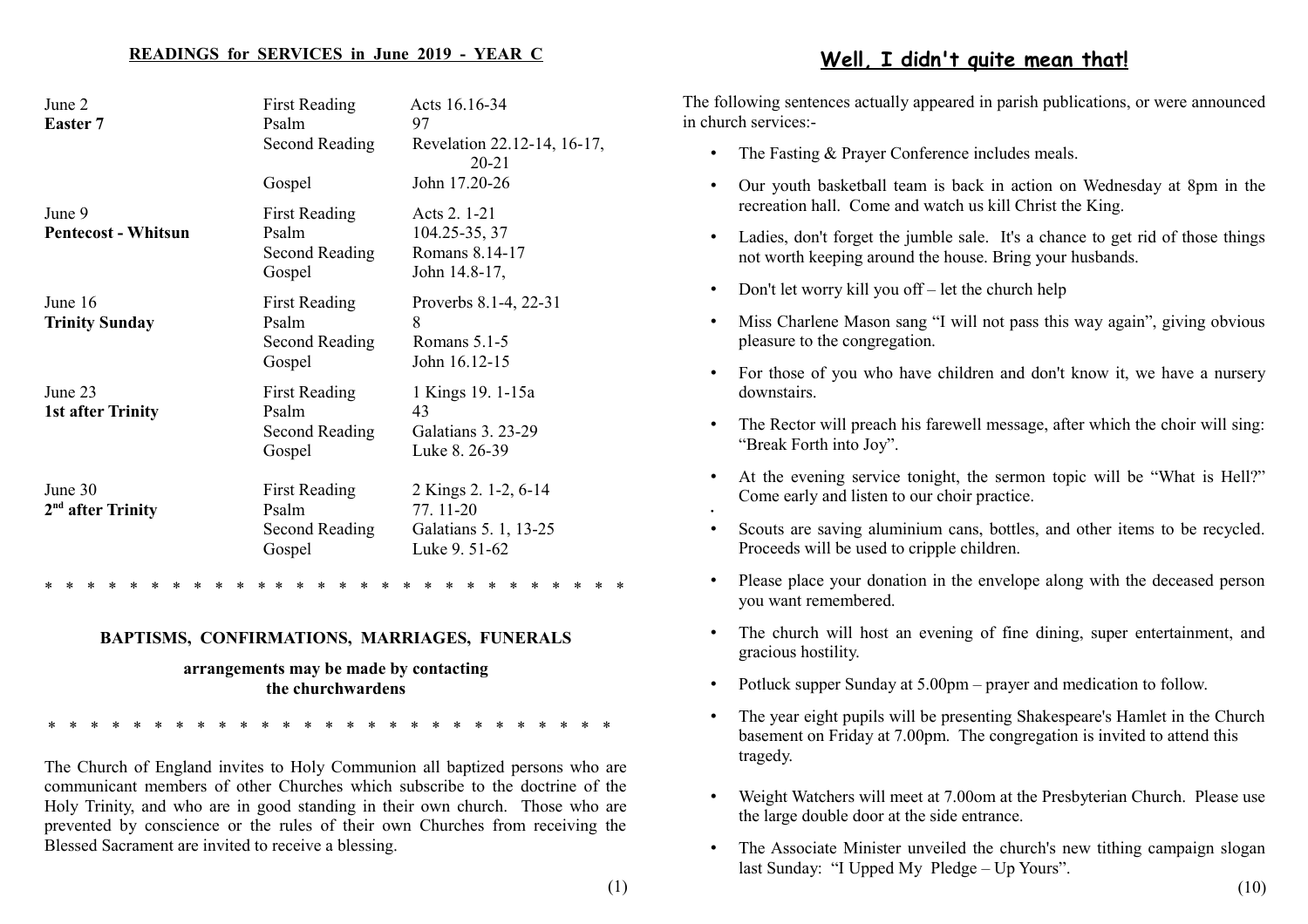#### Life at St. James-the-Least The Rectory St. James the Least **On simply getting to church now that petrol's gone up**

#### *My dear Nephew Darren,*

*Since your parishioners live in an area of half a square mile, where their only concern in getting to church is whether to take the underpass, or to risk a dash across the ring road, you may have little understanding of the problems our folk have in travelling miles along country lanes to church, now that it requires a loan from the International Monetary Fund to fill the car with petrol.*

*Several now only arrive half way through the Service, having underestimated the time it takes to park a pony and trap and the noise they make at the back of church, removing waterproofs, propping up whips and looking for somewhere to stow travel rugs even drowns out "Onward Christian Soldiers".*

*Those who arrive on horse, leaving them to graze in the churchyard, have had to be reminded that flowers in memorial vases are not fodder; neither were the imitation ones on Lady Metropole's straw hat, left in her open topped car. But having our verger standing outside for an hour holding the reins of half a dozen horses is not, as he loudly points out, part of his job description. Apart from which, restraining his amorous charges from visiting the local stables during Mattins is beyond his strength.*

*Major Crompton's discovery that the fuel for his sit-on lawnmower is considerably cheaper than petrol has inspired him to travel to church on it. Since he is unable to uncouple the mowing aparatus, the tarmac on his 4 mile drive is acquiring interesting patterns. His drive at 2 miles per hour along narrow lanes means he arrives leading a procession of cars with drivers given the opportunity to exercise their gifts of Christian tolerance and forgiveness. It doesn't help that he uses his stately journey to finish his breakfast of bacon and eggs, with his wife walking by his side with the coffeee pot.*

*The majority, naturally, arrive on foot, having negotiated fields, stiles and assorted cattle. The countryside may well praise God, but one does wish they wouldn't bring quite so much of it into church with them.*

*Lord Lipton who "is in oil" - which makes him sound like a sun-dried tomato – is apparently trying to come to some private arrangement with a Shiekh of his acquaintance. Should he be successful, while life in your city may grind to a halt, rural Evensong will be able to continue on its serene way, floating on an ocean of cut-price petroleum.*

#### Your loving uncle,

#### NEWS NEWS NEWS NEWS NEWS NEWS

**Locum** We welcome back Revd. Neville Griffiths and his wife Siân for the month of June.

**St. John's restoration** See the church website for photographs of the interior work continuing. Exciting times!

**The English Cemetery Chapel, Bordighera** The roof of the chapel has been cleared of all the weeds, roots and mud which had collected in the gutters and under the roof tiles – an amazing amount.

**Archdeaconry of France and Monaco** Please see the Synod Report on the pages in the centre of this issue of the Cross Border. Plenty to think about.

\*\*\*\*\*\*\*\*\*\*\*\*\*\*\*\*\*\*\*\*\*\*\*\*\*\*\*\*\*\*\*\*\*\*\*\*\*\*\*\*\*\*\*\*\*\*\*\*\*\*\*\*\*\*\*\*\*\*\*\*\*\*\*\*\*\*\*\*

#### **If the Spirit is the source of life let the Spirit also direct our course.** (Galatians 5 : 25)

\*\*\*\*\*\*\*\*\*\*\*\*\*\*\*\*\*\*\*\*\*\*\*\*\*\*\*\*\*\*\*\*\*\*\*\*\*\*\*\*\*\*\*\*\*\*\*\*\*\*\*\*\*\*\*\*\*\*\*\*\*\*\*\*\*\*\*\*

*It seems the cloudy, wet, dreary weather of May is leaving us to give place to …...*

#### **Brother Sun**

#### **Praised be You, My Lord, in all Your creatures, especially Sir Brother Sun, who makes the day and enlightens us through You.**

**He is lovely and radiant and grand; and he heralds You, his Most High Lord.**

*St Francis of Assisi*

\*\*\*\*\*\*\*\*\*\*\*\*\*\*\*\*\*\*\*\*\*\*\*\*\*\*\*\*\*\*\*\*\*\*\*\*\*\*\*\*\*\*\*\*\*\*\*\*\*\*\*\*\*\*\*\*\*\*\*\*\*\*\*\*\*\*\*\*

A thought to ponder . . . .

*'To forgive is to set the prisoner free and then discover the prisoner was you'*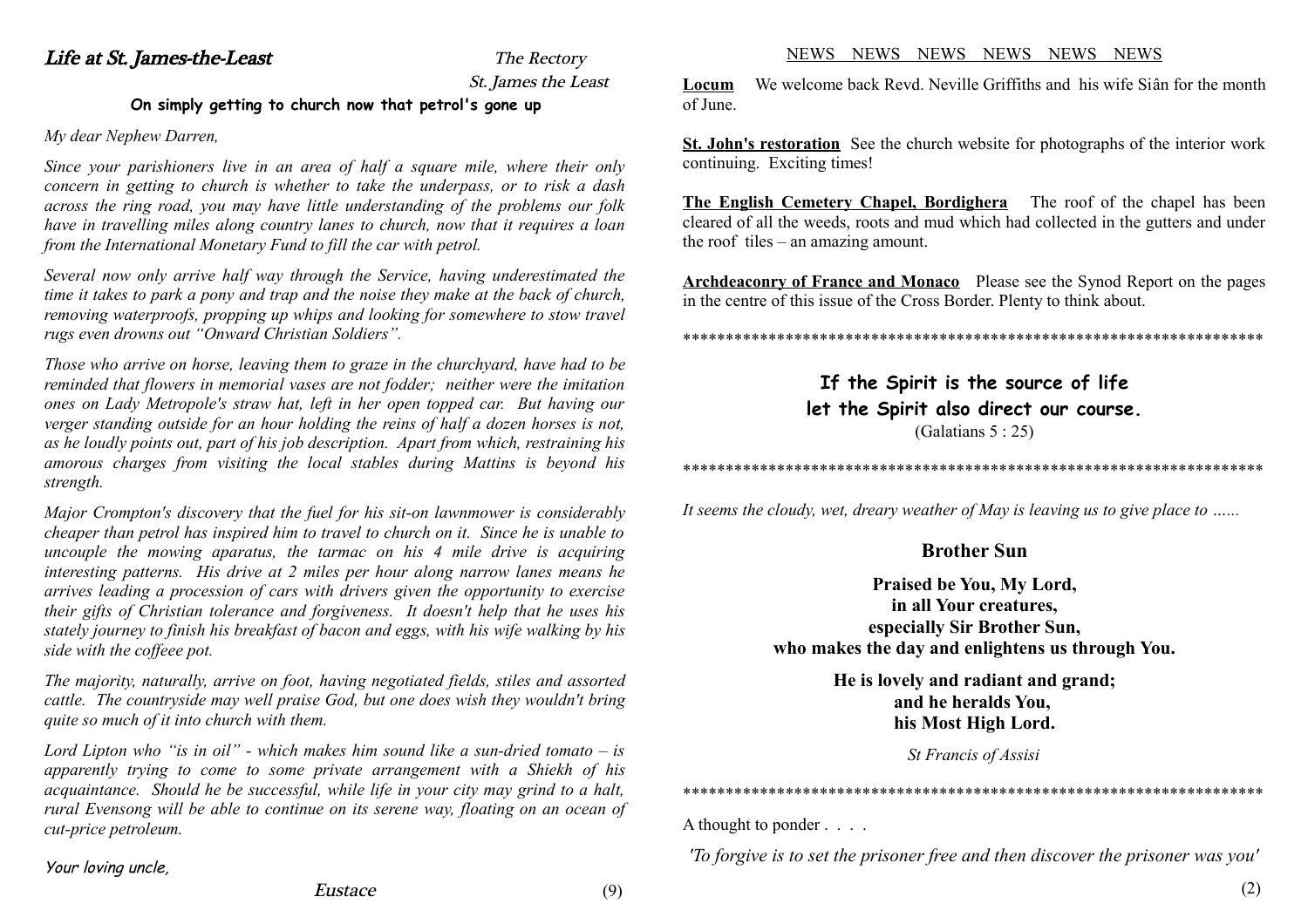#### **Let us pray together through June***…...........*

Heavenly Father, We pray / give thanks for:-

- 1. pray for the UK parliament and the newly elected European Parliament
- 2. *'He will judge the world with righteousness and the peoples with his truth'* (Psalm 96.13)
- 3. pray for the work of US, former owners of our church
- 4. give thanks for anyone who has told you the good news of God's love
- 5. for those who are persecuted for their faith.
- 6. Lord help us to foster reconciliation and bring your peace where we see conflict in the people around us.
- 7. for those who serve in the armed forces
- 8. those from other countries struggling to find acceptance here
- 9. *'Praise the Lord, O my soul! I will praise the Lord as long as I live'* (Psalm 146)
- 10. for young people taking exams at this time in school, college, university
- 11. for all who teach
- 12. take time today to appreciate the beauty of God's creation
- 13. give thanks that we can freely practice our faith
- 14. pray for those whose lives are burdened with poverty …....
- 15. …..... and for the agencies and individuals who seek to relieve it
- 16. *'You are not a God who takes pleasure in wickedness and evil cannot dwell with you'* (Psalm 5.4)
- 17. for all new fathers as they take on responsibility for a new vulnerable life
- 18. give thanks for those who work with the elderly and house-bound.
- 19 for those who work in the media …...
- 20. ….... and for those who watch or read the work they produce
- 21. pray for the peace (and justice) of Jerusalem
- 22. give thanks for long sunny days
- 23. *'Why are you so full of heaviness, O my soul? And why are you so disquieted within me?* (Psalm 42.5)
- 24. give thanks for the love of family and friends
- 25. for those who feel misunderstood, unloved, or unwanted show us how to reach them with support and encouragement
- 26. give thanks for the organisations who work to protect our natural environment
- 27. give thanks for the gift of music to enrich our lives
- *28.* Bless the leaders of our church; keep them steadfast in faith and united in love
- 29. Heavenly Father, fill us with fresh purpose to share your love, your peace, your joy with all we meet
- 30*. 'I will meditate on all your acts and ponder your mighty deeds. Your way, O God is holy; who is so great a god as our God?)* (Psalm 77.12,13)

Lord, thank you for talking to us in our prayers may we listen and act. Amen

#### THE NEW TESTAMENT Acts of the Apostles – the Gospels – the Epistles

The Acts of the Apostles forms an essential link between the gospels and the epistles: *'In many ways the Epistles are not fully intelligible until they are read against the background of the book of Acts. The book shows effectively the main trends in the development of Christianity and presents in effect samples of the continuing work of Jesus'* (Donald Guthrie)

Its author Luke was a physician-friend and fellow-traveller of Paul. Acts compliments his gospel, both being written for Theophilus (Luke 1:3; Acts 1:1). It was probably written around 63, during Paul's first Roman imprisonment and just before Nero's persecution (AD 64).

While Luke's gospel records what Jesus began to do and teach, Acts tells us what Jesus *continues* to do and teach through his disciples who are empowered by the Holy Spirit (1:1-3). Luke's purpose is:

*To present a history.* Acts records the founding of the Church and the spread of the Gospel across the Roman Empire. Christianity has a firm historical foundation. The life and teaching of Jesus Christ are recorded in the Gospels; Acts goes on to provide an account of the spread of the Church as the result of the work of the risen Lord and the Holy Spirit through the apostles.

*To give a defence.* We read speeches made to both Jews (eg. 4:8-12) and Gentiles (eg. 25:8-11), showing us how the Early Church coped with pagan and Jewish thought, the Roman government and Hellenistic society.

*To provide a guide.* We see basic gospel principles being applied to specific situations in the context of problems and persecution. These same principles are applicable for us today.

*To depict the triumph of Christianity in the face of bitter persecution.* The success of the Church carrying the Gospel from Jerusalem to Rome and planting local churches demonstrates that Christianity is not just a human work. It operates under the rule of the exalted Christ and through the power of the Holy Spirit.

The theme and content of Acts is best summarized in 1:8: *'But you will receive power when the Holy Spirit comes on you; and you will be my witnesses in Jerusalem, and in all Judea and Samaria, and to the ends of the earth.'* Just as the Holy Spirit empowered the first Christians in their witness, he can do the same for us today! (The Beacon) (8)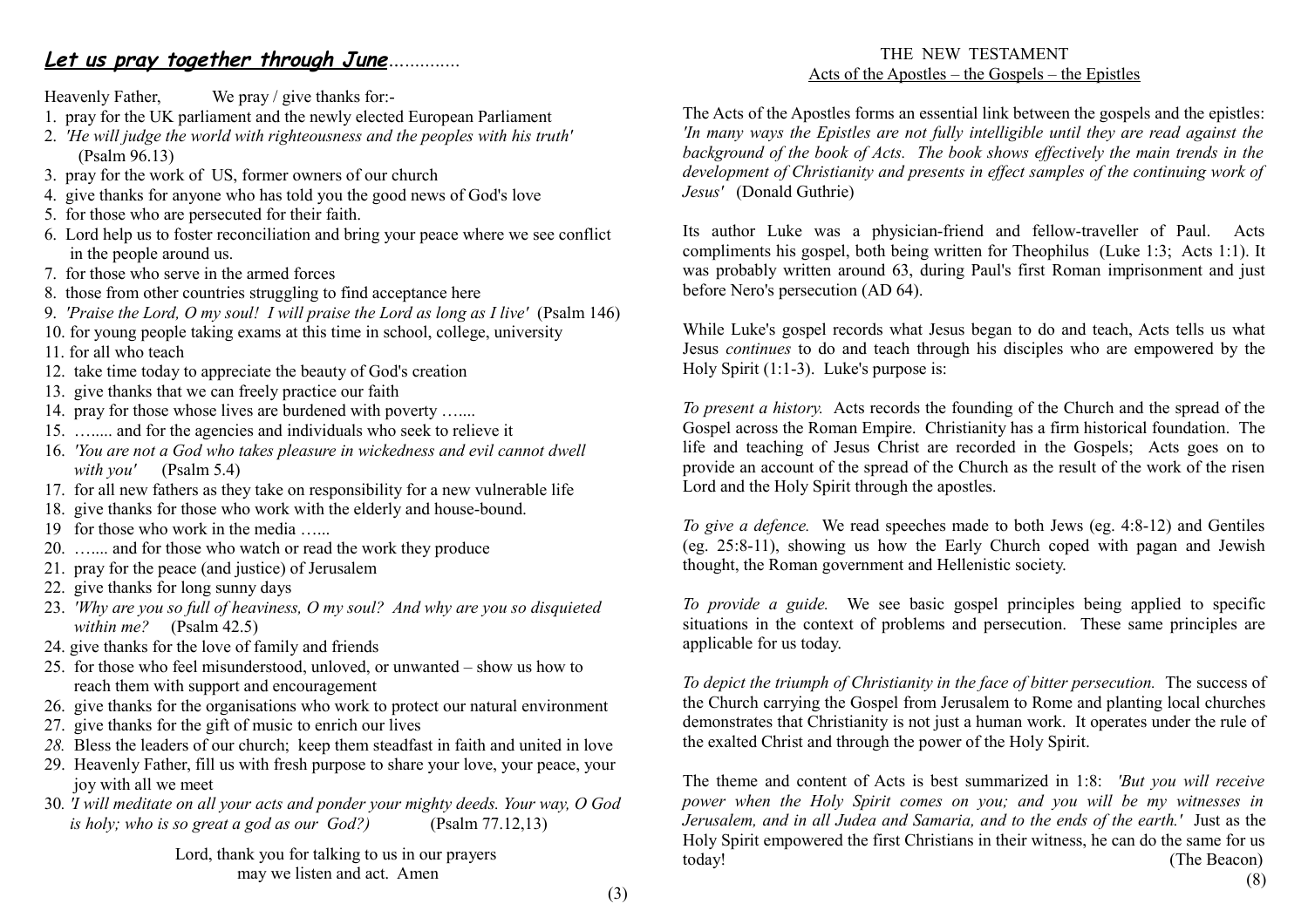#### **WORKSHOPS**

Synod representatives were given the opportunity to attend two of four workshops:

- Welcoming the Stranger: Kirrilee Reid
- GDPR: Clive Billeness
- Safeguarding: Majean Griffith and Katherine Harris
- Communication: Damian Thwaites, Amaris Cole, Liz Morgan

#### **BREXIT**

The UK's proposed departure from the European Union is causing many British citizens who belong to our chaplaincies anxiety and uncertainty. We were delighted that Matthew Lodge, Minister at the British Embassy in Paris, was able to join us again and update us on the latest developments. With such a fluid political situation, and (at the time of writing) two further extensions to the British departure timetable, there was little he could say with any certainty. Nonetheless, his clear explanation of the process so far, and the likely effects on British citizens was appreciated.

#### **MEETINGS OF THE HOUSE OF LAITY & HOUSE OF CLERGY**

During the Synod the Archdeacon led Synod's thanks to Kate Giry-Deloison who retired after 20 years as Chair of the House of Laity. Dianne Murray was elected to serve as Chair of the House of Laity. Following meetings in individual houses, a plenary session of the Synod voted unanimously to send a motion to the Diocesan Synod to seek a debate on the authorisation for the training and commissioning of lay pastoral assistants. It arose from an expressed need for a local form of pastorally-focussed ministry.

The Archdeacon thanked the Archdeaconry Standing Committee for its time and skill in planning the Synod, and all members of Synod for the energy, vision and experience they bring to our time together each year.

#### \*\*\*\*\*\*\*\*\*\*\*\*\*\*\*\*\*\*\*\*\*\*\*\*\*\*\*\*\*\*\*\*\*\*\*\*\*\*\*\*\*\*\*\*\*\*\*\*\*\*\*\*\*\*\*\*\*\*\*\*\*\*\*\*\*\*\*\*

#### **Thank You, Lord, for your presence here,**

thank You, Lord, thank You, Lord. Thank You, Lord, You remove all fear, thank You, Lord, thank You, Lord. For the love that You showed as You poured out Your life, we thank You, we bless You, Christ Jesus our Lord, we thank You, Lord, thank You, Lord. Thank You, Lord . . .

Hymn © 1986 Roland Fudge

(7)

a day to remember . . . . . . . . . . . . . . 17 June Samuel and Henrietta Barnett (1844-1913 & 1851-1936)

Born into a Bristol manufacturing family in 1844, Samuel Barnett was educated at Wadham College, Oxford reading Law and Modern History. In 1867 he was ordained to a curacy at St. Mary's Bryanston Square in Marylebone where he met, and in 1873 married, Henrietta Rowland (born 1851), the daughter of a wealthy London businessman. With a deep practical faith of her own Henrietta was working with the housing reformer Octavia Hill. Later in 1873 the Barnetts moved to London's East End when Samuel became Vicar of St. Jude's, Whitechapel. The bishop had told them that it was, "The worst in the diocese, inhabited mainly by a criminal population." They were both deeply affected by the squalid conditions in which their parishioners lived and became involved in promoting social reform both locally and on the national stage. Active Christian socialists, they sought to ensure that social reform was based on Christian principles and that Christians were activelyt involved in social reform. In 1885 they jointly wrote *Practical Socialism.*

Samuel was unafraid to experiment in worship and educational practice and even to borrw ideas from urban Nonconformity in order to bring the gospel to those who would not normally attend church services. He lobbied for the Artisans' Dwelling Act of 1875. He served on the Whitechapel Board of Guardians and was one of the first in England to propose universal pension provision. Henrietta was also involved in various projects of her own, mainly involving education and the welfare of children. She was an initiator in the setting up of the Children's Country Holiday Fund, which gave children from the slums of London a chance to breathe fresh air and come to terms with the world of nature. She was also a founder of Whitechapel Art Gallery.

Perhaps their best known legacy is that of Toynbee Hall, the first of the 'university settlements', based on the principle that those with money and education should live and work amongst the poor. Samuel was its first Warden from 1884 to 1896. After a visit in 1884, George Clemenceau, later Prime Minister of France, remarked that Samuel Barnett was one of the 'three really great men' he had met in England.

In 1906 Samuel was appointed a canon (and later sub-dean) of Westminster and the couple moved to leafy Hampstead. The contrast with Whitechapel inspired Henrietta to create a model suburb in which decent housing, open spaces and recreational amenities would be available to people of modest incomes. This was the origin of Hampstead Garden Suburb, which developed after 1907. When completed the development featured special housing for the old and disabled, modern schools and new churches. After Samuels' death at Hove in 1913, Henrietta continued her work and became a Dame of the British Empire in 1924. She died in 1936. (4)